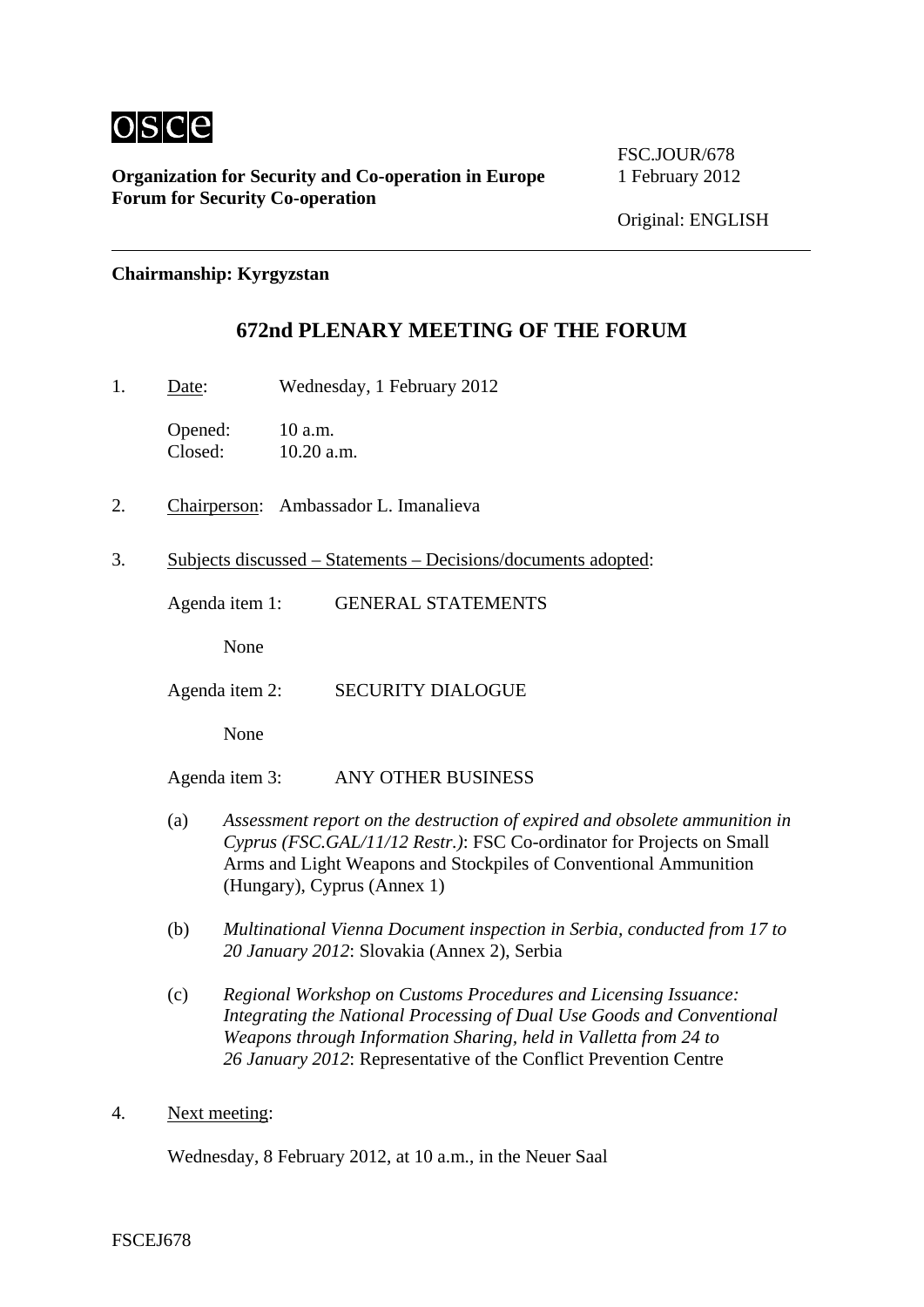

**Organization for Security and Co-operation in Europe** 1 February 2012 **Forum for Security Co-operation Annex 1** 

FSC.JOUR/678

**672nd Plenary Meeting**  FSC Journal No. 678, Agenda item 3(a)

## **STATEMENT BY THE DELEGATION OF CYPRUS**

Thank you, Madam Chairperson.

 The delegation of Cyprus, would like once more to thank, through you, the Conflict Prevention Centre and especially Mr. Anton Martynyuk, for all their work to ensure a successful preparatory visit to Cyprus, towards providing technical assistance for the destruction of expired and obsolete conventional ammunition.

 We have carefully studied this report, and all recommendations therein have been taken into account by our authorities. My delegation would like to assure that all necessary measures to enforce these recommendations will be taken. To this end we shall seek information regarding the procurement of ammunition disassemblers and training for National Guard Pyrotechnics in the handling of obsolete ammunition.

 I wish to express our appreciation to the OSCE, to the FSC chair and the FSC co-ordinator Colonel Laszlo Szatmari, as well as to the participating States France, Italy, Slovenia, Spain, the United Kingdom and the United States of America, for supporting this project. We hope to continue to have their support until its successful completion.

Thank you, Madam Chairperson,

I request that this statement be attached to the journal of the day.